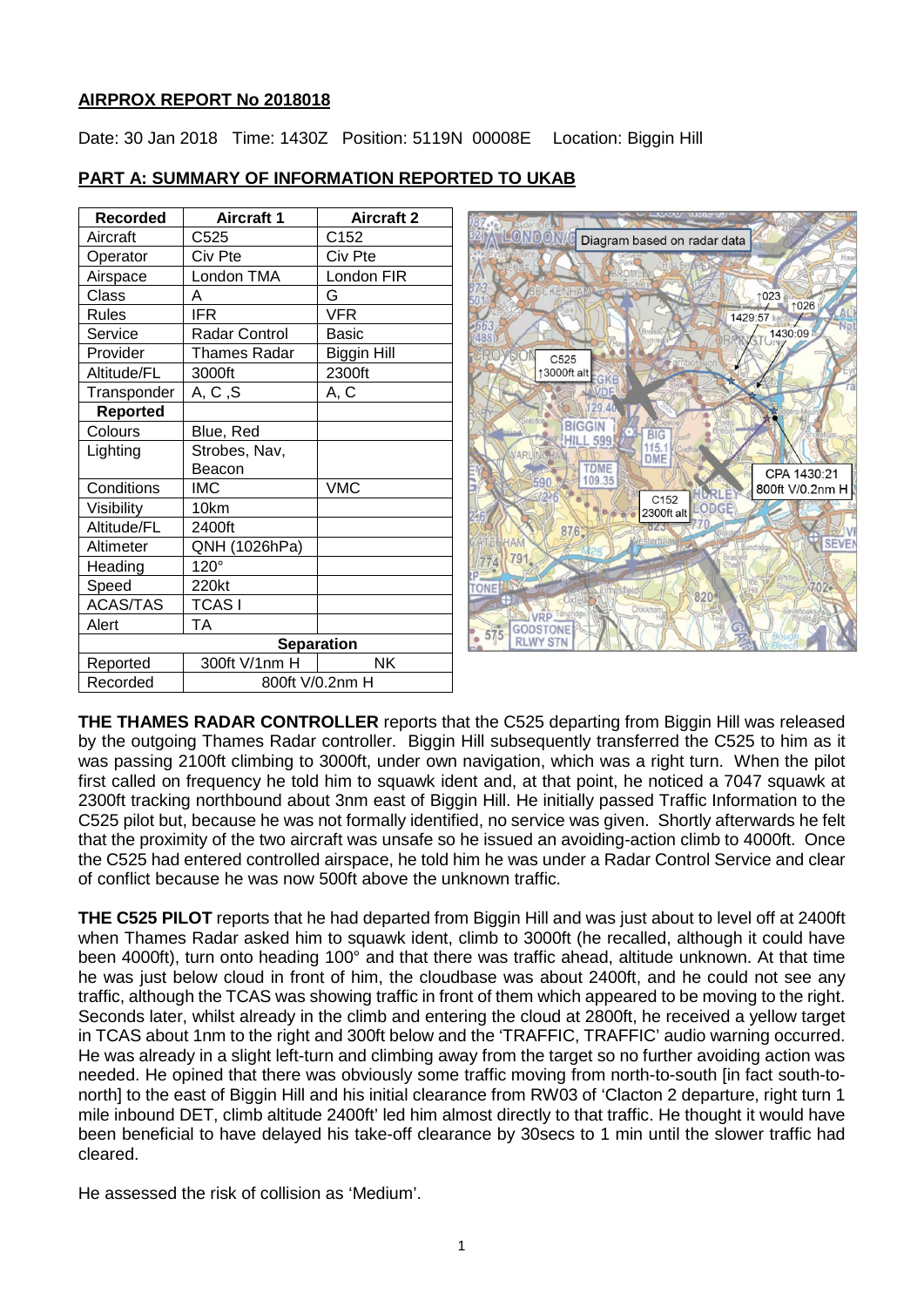**THE C152 PILOT** chose not to file a report.

**THE BIGGIN CONTROLLER** reports that the active runway at the time was RW21; however, the C525 pilot had requested to depart from RW03. The C525 pilot reported ready for departure and was told to hold due to traffic on left-base. After this traffic had landed, the ATM was checked for possible confliction, and a 7047 squawk was observed SE of the airport. This traffic was believed to be the C152 that had departed from RW21 some minutes earlier. The controller believed that there was enough time to get the C525 airborne because he thought that the speed differential was such that the C525 would be well ahead. Once the C525 was airborne and established in the right turn to Detling, he instructed the pilot to continue the climb to 3000ft as per the release from Thames Radar. This was correctly read back and he sent the C525 across to the Thames Radar frequency anticipating that it would be well above and ahead of the C152.

## **Factual Background**

The weather at Biggin Hill was recorded as follows:

EGKB 301420Z 19008KT 160V220 9999 SCT030 07/04 Q1025=

#### **Analysis and Investigation**

## **CAA ATSI**

At 1422:55 the C152 was cleared for take-off from Biggin Hill RW21 with a left hand turn out. At 1428:00 the C525 was cleared for take-off from Biggin Hill RW03 with a right hand turn out.

The C525 was first visible on radar at 1428:59 (Figure 1).

The C525 pilot called the Thames controller at 1429:40 **(**Figure 2), reporting that the aircraft had departed from Biggin Hill and was leaving an altitude of 2000ft climbing to an altitude of 3000ft.





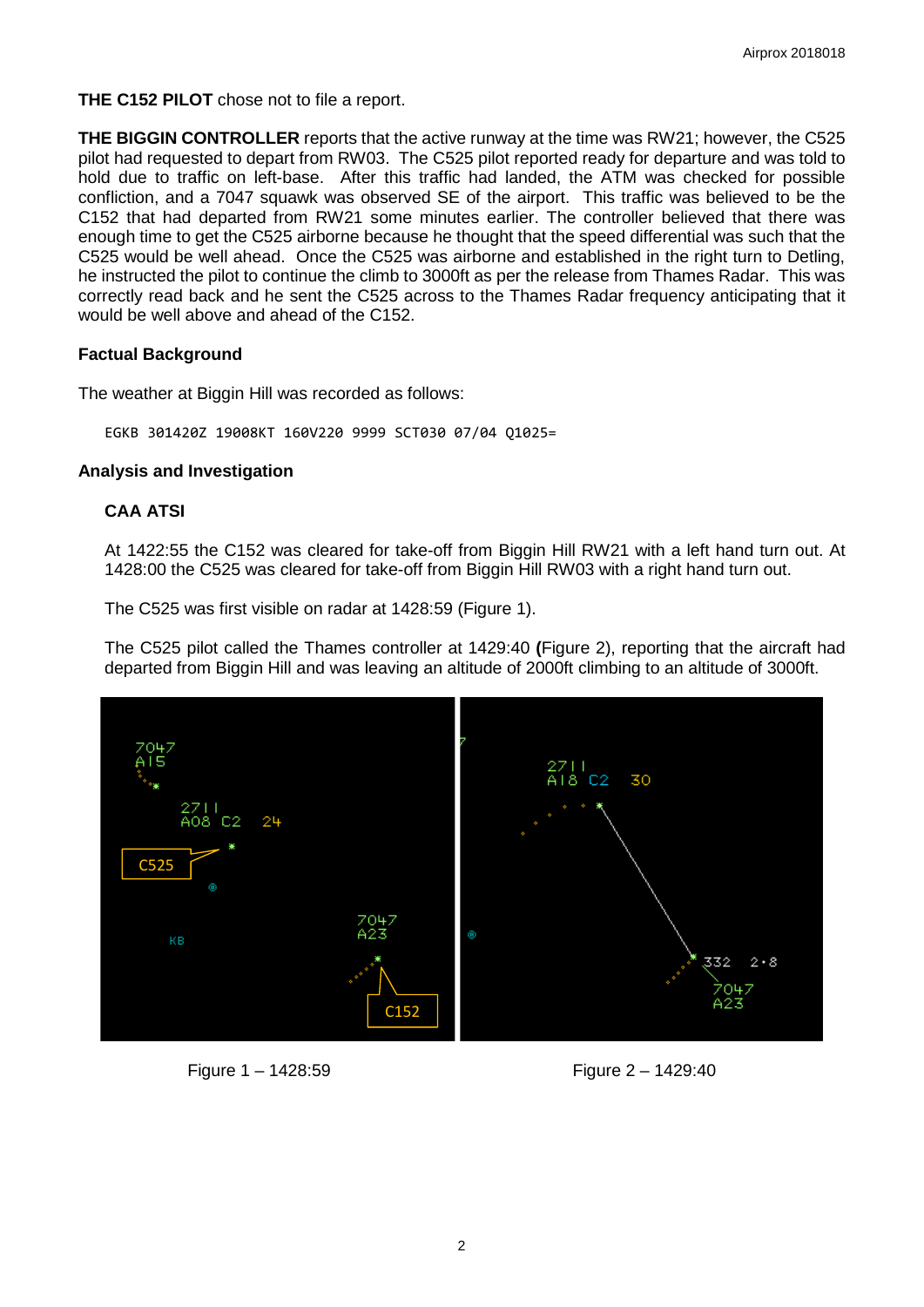The controller instructed the C525 pilot to squawk ident at 1429:50 (Figure 3) and passed Traffic Information on the C152.

At 1429:59 (Figure 4) the C525 pilot reported that they had the C152 visible on TCAS. As soon as this transmission was finished, the controller issued an avoiding action climb to an altitude of 4000ft.





At 1430:15 (Figure 5) the controller informed the C525 pilot that they were now inside controlled airspace and the aircraft was 600ft below them. CPA occurred at 1430:24 (Figure 6) with an indicated 800ft and 0.2nm between the two aircraft.





Prior to CPA the C525 pilot had not agreed a service with the controller and was operating in Class G airspace. The C152 pilot was receiving a Basic Service from Biggin Hill Approach and operating in Class G airspace. Traffic Information was given to the C525 pilot, promptly followed by avoiding action.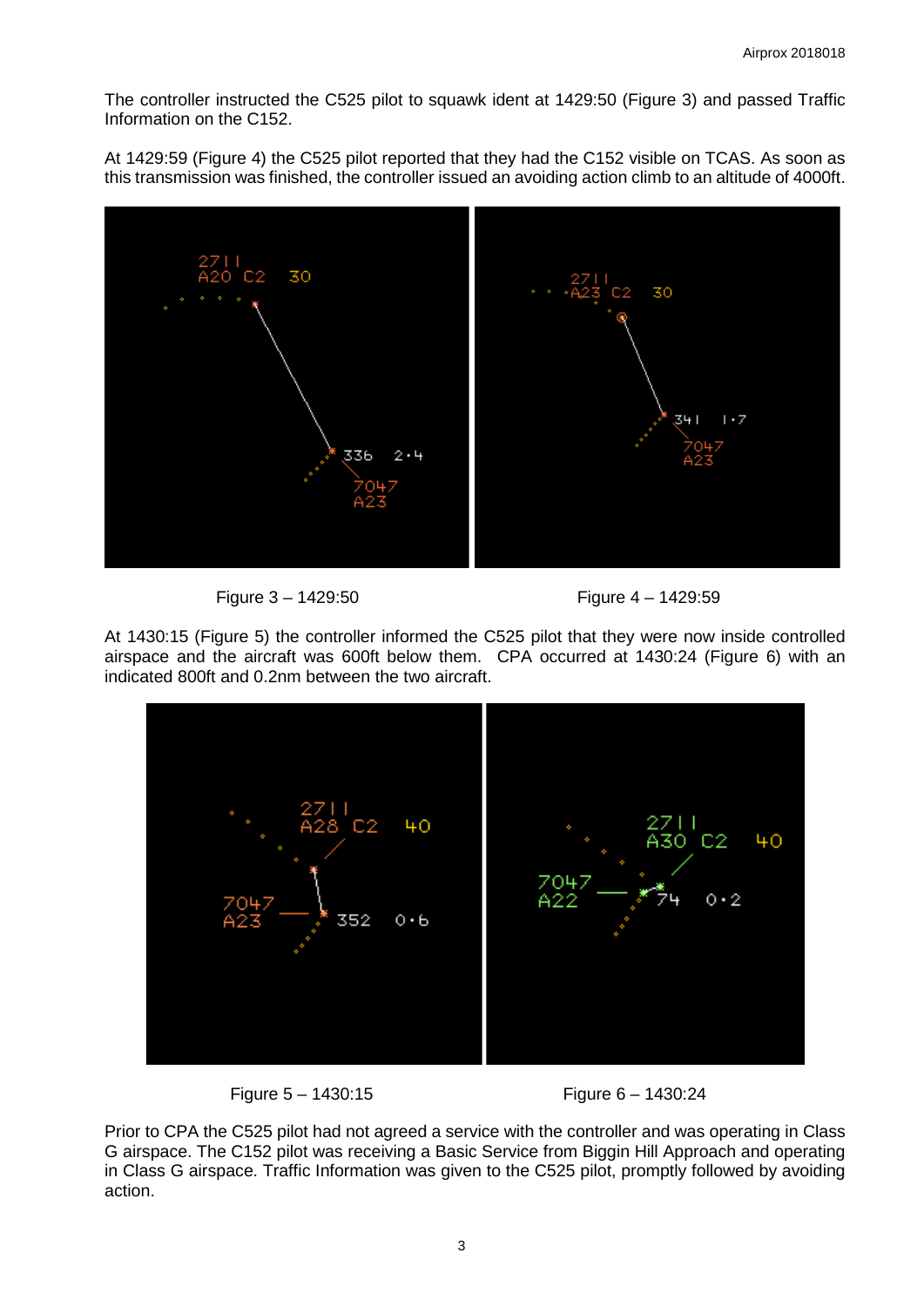#### CAP 493 states:

*"Surveillance systems may also be used to provide the following, whether or not the aircraft has been identified:* 

- *(1) Information on the position of aircraft likely to constitute a hazard;*
- *(2) Avoiding action;*
- *(3) Information about observed weather for pilots and other controllers; and*
- *(4) Assistance to aircraft in emergency. "*

It also states:

*"Regardless of the type of airspace, or the air traffic service being provided, nothing shall prevent a controller from taking action he considers appropriate if he believes a risk of collision exists."*

#### **UKAB Secretariat**

The C525 and C152 pilots shared an equal responsibility for collision avoidance and not to operate in such proximity to other aircraft as to create a collision hazard<sup>[1](#page-3-0)</sup>, notwithstanding that ATC are required to separate IFR traffic in CAS.

## **Summary**

An Airprox was reported when a C525 and a C152 flew into proximity near Biggin Hill at 1430 on Tuesday 30<sup>th</sup> January 2018. The C525 pilot was operating under IFR in IMC, and in receipt of a Radar Control Service from Thames Radar, the C152 pilot was in receipt of a Basic Service from Biggin Hill.

## **PART B: SUMMARY OF THE BOARD'S DISCUSSIONS**

Information available consisted of reports from the pilots of both aircraft, transcripts of the relevant RT frequencies, radar photographs/video recordings, reports from the air traffic controllers involved and reports from the appropriate ATC and operating authorities.

The Board first looked at the actions of the C525 pilot. Noting that he had elected to depart from RW03 against the normal flow of other traffic, members wondered why he had done so and whether this may have meant that ATC did not fully assimilate the potential for a conflict with the C152. Some members speculated that the taxy route may have been shorter, or that because he was intending to head east it was an easier climbing departure; however, ultimately, he was entitled to ask for such a departure and it was for ATC to decide whether there was anything to affect or not. Once airborne the C525 pilot was climbing in accordance with his clearance, and the radar pictures accorded with his recollection that he was given a stop-off initially of 2400ft, with further climb approved once airborne. Without Traffic Information from ATC, the C525 pilot had no way of knowing that the C152 was there until it appeared on his TCAS. Thereafter, on switching to the Thames Radar frequency, he acted in accordance with their instructions for an avoiding-action climb, and the Board thought there was very little else he could have done in the circumstances.

Turning to the C152 pilot, the Board were very disappointed that he had chosen not to submit a report; the purpose of the Airprox process is solely to identify any lessons that can be learnt from such events in order to stop more serious ones occurring; without the C152 pilot's information, the assessment process was missing a vital perspective. However, in this instance, with a transcript of the Biggin frequency available, the Board could see that he was receiving a Basic Service from Biggin, did not receive any Traffic Information on the C525, and that there was little the C152 pilot could have done to avoid the Airprox. The Board did not know whether the C152 pilot could see the C525 climbing out, whether he had a CWS providing him with situational awareness, or whether he was concerned by the encounter at all; from his lack of a report, the Board assumed he was either not aware or was not concerned.

 $\overline{\phantom{a}}$ 

<span id="page-3-0"></span><sup>1</sup> SERA.3205 Proximity.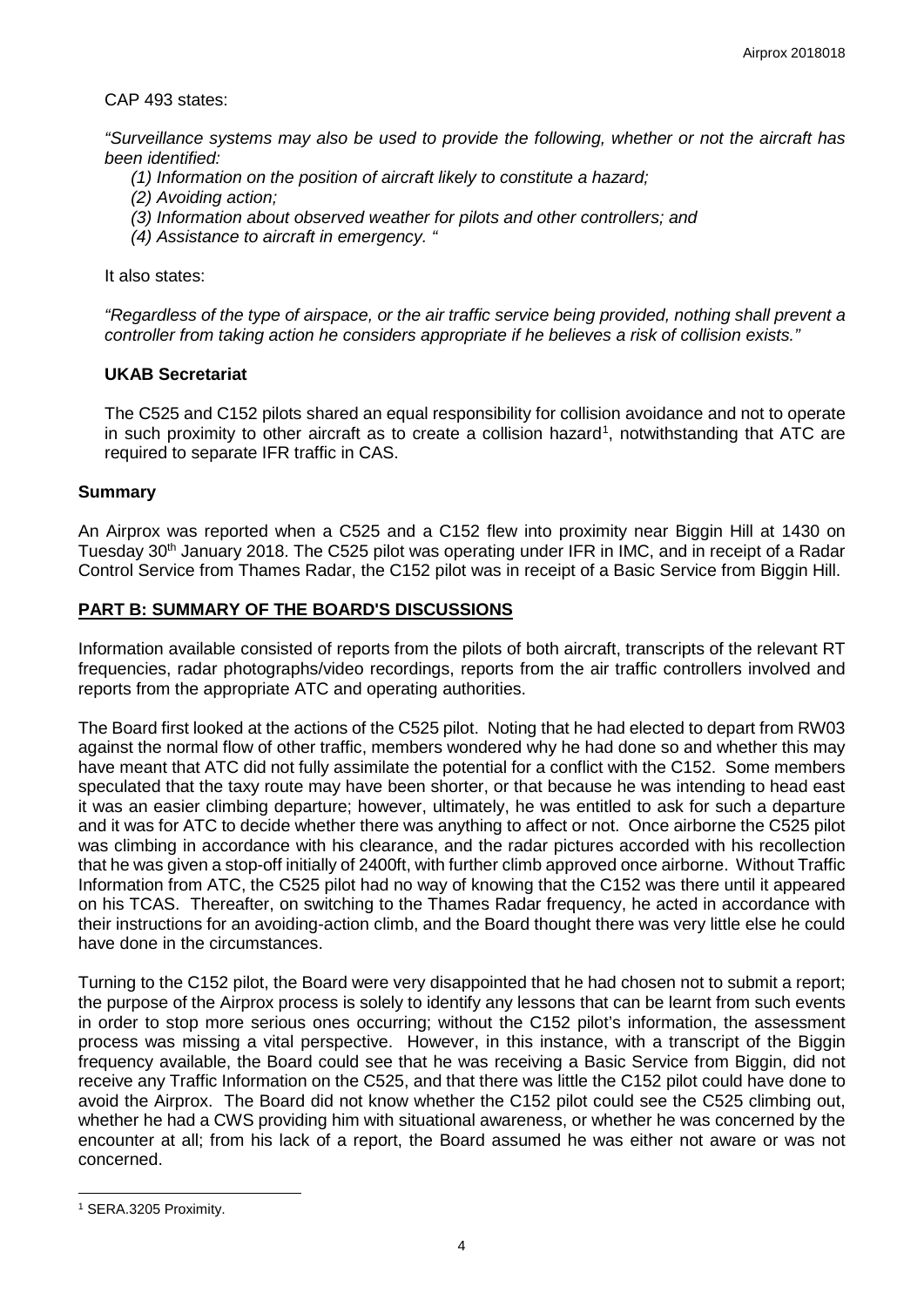For his part, the Thames Radar controller had reported the Airprox and had clearly been concerned by the proximity of the two aircraft when the C525 came across to him from Biggin Hill. He would not have expected the aircraft to be passed to him in confliction, and when the C525 pilot first called on his frequency he was in a right turn and there was already only 2.8nm separation between the two aircraft. The controller was obviously uncomfortable with the separation, and controller members noted that the C525 climbed through the level of the C152 with 1.8nm separation at the same time that he identified it. They further noted that the controller then did the only thing realistically available to him and gave the C525 pilot an avoiding-action climb in order to get it into controlled airspace as quickly as possible. Some members wondered whether the C525 could have been released for a continuous climb to 3000ft in the first instance to stop the pilot slowing down as he approached 2400ft, ready to level off. But controllers who were used to working in the airspace informed them that London City departures usually prevented such a clearance; the controller would be looking to climb any aircraft out of Biggin Hill as quickly as possible and would return to update the clearance when able.

The Board then recalled that they had seen similar Airprox from Biggin Hill in the recent past; in 2017024 Biggin ATC were found to have caused the Airprox by releasing an aircraft into confliction, and in 2017169 Biggin ATC were criticised for sending an Aircraft over to Thames Radar in confliction. Whilst acknowledging that they don't have any radar, controller members commented that they did have an ATM radar repeater that the Biggin Controller could have used more effectively to alleviate the circumstances around this particular event. The only person with full situational awareness in this incident was the Biggin Controller who was providing a service to both aircraft. Controller members opined that the Biggin Controller should therefore have taken into account the likely confliction and ideally have given Traffic Information to both pilots. With hindsight, a better option may have been to hold the C525 prior to departure, although the Board acknowledged that the controller had reported looking at the geometry of the two aircraft and assessing that the C525 would out-climb the C152. In the event, this didn't happen and, notwithstanding he wanted to get the aircraft passed to Thames Radar as quickly as possible, members thought that he should have recognised the unfolding situation and should not have sent the C525 to Thames Radar in confliction. Some members wondered whether he could have given Traffic Information to the Thames controller, given that he knew (or could find out) the intentions of the C152 pilot; however, it was acknowledged that Thames controllers were very busy and this wouldn't have been as straightforward as it appeared.

In determining the cause of the Airprox the Board quickly agreed that Biggin ATC were the agency with most situational awareness and were in a position to have influenced events by delaying the C525s departure. The Board therefore agreed that Biggin Hill ATC had allowed the C525 to depart into conflict with the C152. However, given the achieved separation and the fact that the C525 was in controlled airspace and therefore deemed separated from the external VFR traffic as the aircraft came into proximity, they assessed the risk to be Category C, no risk of collision.

# **PART C: ASSESSMENT OF CAUSE AND RISK**

l

Cause: The Biggin controller allowed the C525 to depart into conflict with the C152.

Degree of Risk: C.

Safety Barrier Assessment<sup>[2](#page-4-0)</sup>

In assessing the effectiveness of the safety barriers associated with this incident, the Board concluded that the key factors had been that:

<span id="page-4-0"></span><sup>&</sup>lt;sup>2</sup> The UK Airprox Board scheme for assessing the Availability, Functionality and Effectiveness of safety barriers can be found on the [UKAB Website.](http://www.airproxboard.org.uk/Learn-more/Airprox-Barrier-Assessment/)